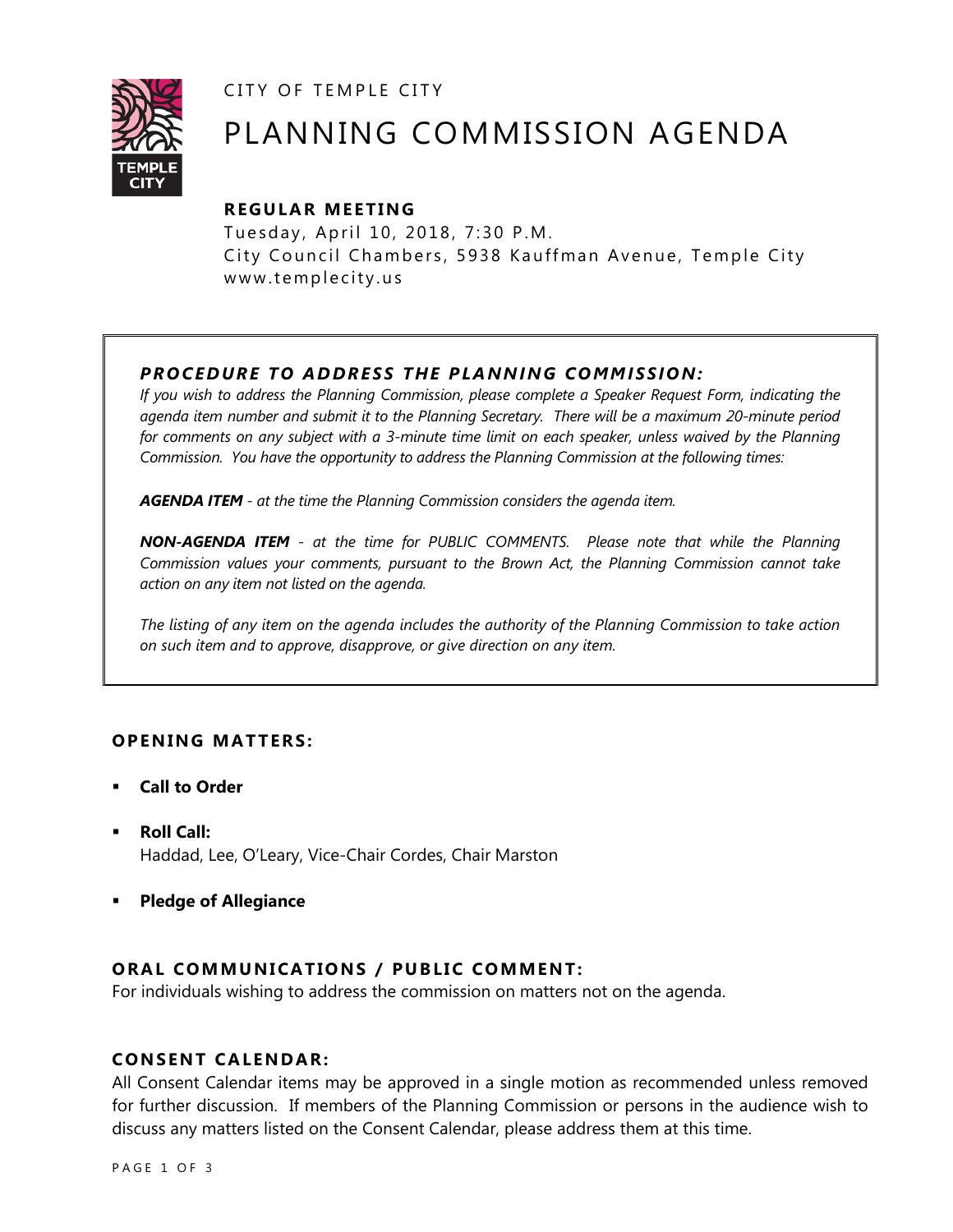**1.** [Planning Commission Meeting of March](https://ca-templecity.civicplus.com/DocumentCenter/View/10163) 27, 2018.

## **PUBLIC HEARING ITEMS:**

- **2. PL 17-879.** [An appeal of the Community Development Director's determination that a](https://ca-templecity.civicplus.com/DocumentCenter/View/10162)  [Zoning Clearance application to convert an accessory structure into an accessory dwelling](https://ca-templecity.civicplus.com/DocumentCenter/View/10162)  [unit \(ADU\) is incomplete because the project as proposed does not comply with state ADU](https://ca-templecity.civicplus.com/DocumentCenter/View/10162)  [law or the Temple City Municipal Code.](https://ca-templecity.civicplus.com/DocumentCenter/View/10162)
	- Address: 5813 Myda Avenue
	- Recommendation: Adopt the attached Resolution upholding the Community Development Director's determination regarding the applicability of development standards to a proposed ADU.
	- Project Planner: Adam Gulick agulick@templecity.us

## **DISCUSSION ITEMS: NONE**

#### **FUTURE AGENDA ITEMS AND REPORTS:**

**3. Planning Manager's Report**

Update on current projects and future agenda items.

**4. Comments from Commissioners**

#### **ADJOURNMENT:**

**5.** Adjourn to the Planning Commission Meeting of April 10, 2018 at 7:30 p.m., City Council Chambers, Civic Center, 5938 Kauffman Avenue, Temple City.

If you wish to appeal any decision of the Planning Commission, you must do so within fifteen (15) days of the Planning Commission action. Please contact the Community Development Department for information regarding the appeal process.

If you challenge any action of the Planning Commission in court, you may be limited to raising only those issues you or someone else raised at the public hearing described in this notice, or in written correspondence delivered to the Planning Commission at, or prior to, the public hearing.